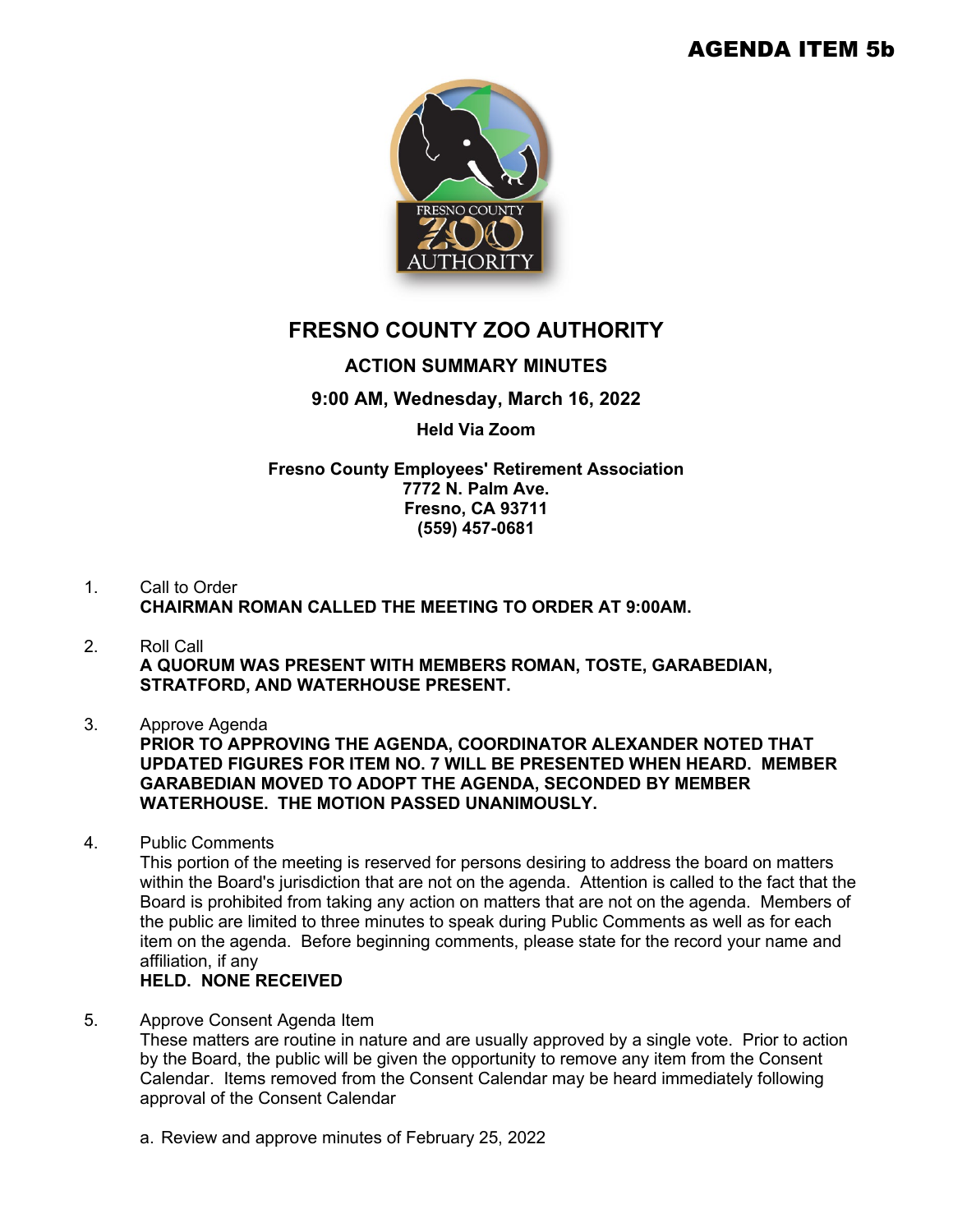b. Approve and adopt resolution re-acknowledging the Governor's Proclamation of a State of Emergency, and finding that the Fresno County Zoo Authority Board has reconsidered the circumstances of the state of emergency, and conditions causing imminent risk to attendees, including widespread local transmission of COVID-19, the presence of the highly transmissible COVID-19 Omicron variant, limited availability of intensive care and hospital beds in local hospitals, and relatively confined Board meeting space, which restricts social distancing, have caused, and will continue to cause, conditions of peril to the safety of persons attending Board meetings of the Fresno County Zoo Authority, and continue to directly impact the ability of the Board members to meet safely in person, and re-authorizing the Fresno County Zoo Authority to conduct its Board meetings without compliance with paragraph (3) of subdivision (b) of Government Code section 54953, as authorized by subdivision (e) of section 54953, provided that Fresno County Zoo Authority shall comply with all requirements of Government Code section 54953 to provide the public with access to all Board meetings.

**MEMBER TOSTE REQUESTED DISCUSSION ON ITEM 5a. NOTED THAT THE MINUTES WERE NOT COMPLETE REGARDING THE ADOPTION OF THE SECOND HEARING. SPECIFICALLY, THE MINUTES DO NOT DOCUMENT THE DISCUSSION OF THE CAPITAL/OPERATIONAL SPLIT PERCENTAGES OR THE SUNSET TIMEFRAME. CHAIRMAN ROMAN RECOMMENDED THAT MEMBER TOSTE PULL ITEM NO. 5a FOR DISCUSSION. TOSTE PULLED ITEM 5a AND ALSO ITEM NO. 5b STATING THAT IT MAY BE TIME TO CONDUCT MEETINGS IN PERSON.** 

**ITEM 5a: TOSTE RECOMMENDED ATTACHING THE ENTIRE DOCUMENT TO THE MINUTES. CHAIRMAN ROMAN TABLED ITEM 5a UNTIL THE NEXT MEETING AND DIRECTED STAFF TO MAKE THE RECOMMENDED EDITS.**

**ITEM 5b: FOLLOWING DISCUSSION, THE DECISION WAS MADE TO CONDUCT MEETINGS IN PERSION FROM THIS POINT FORWARD. MEMBER WATERHOUSE MOVED TO NOT APPROVE ITEM NO. 5b. MEMBER TOSTED SECONDED THE MOTION. THE MOTION PASSED UNANIMOUSLY.**

- 6. Approve Zoo Authority fiscal year 2020-21 Annual Report **CORRECTIONS RECOMMENDED: PAGE 1, UNDER "NEW DIRECTOR ARRIVES", UPDATE TO STATE "JON FORREST DOHLIN WAS APPOINTED AS THE ZOO'S NEXT CEO AND ZOO DIRECTOR." ALSO UPDATE THE TOP RIGHT CORNER TO STATE THAT HE ARRIVED IN FEBRUARY 2021. COUNCEL NOTED THAT THE EMAIL ADDRESS ON PAGE ONE MAY BE INCORRECT. COORDINATOR ALEXANDER NOTED THAT THE EMAIL ADDRESS IS FUNCTIONAL; HOWEVER, HE WILL REVISE TO SHOW THE COUNTY'S UPDATED VERSION. MEMBER TOSTE MOVED TO APPROVE THE 2020-21 ANNUAL REPORT WITH THE RECOMMENDED REVISIONS. SECONDED BY MEMBER WATERHOUSE. THE MOTION PASSED UNANIMOUSLY.**
- 7. Receive tax receipt projections through June 30, 2022 and through December 31, 2022 respectively and projected operations fund balance at fiscal year-end as prepared by Auditor staff **RECEIVED.**